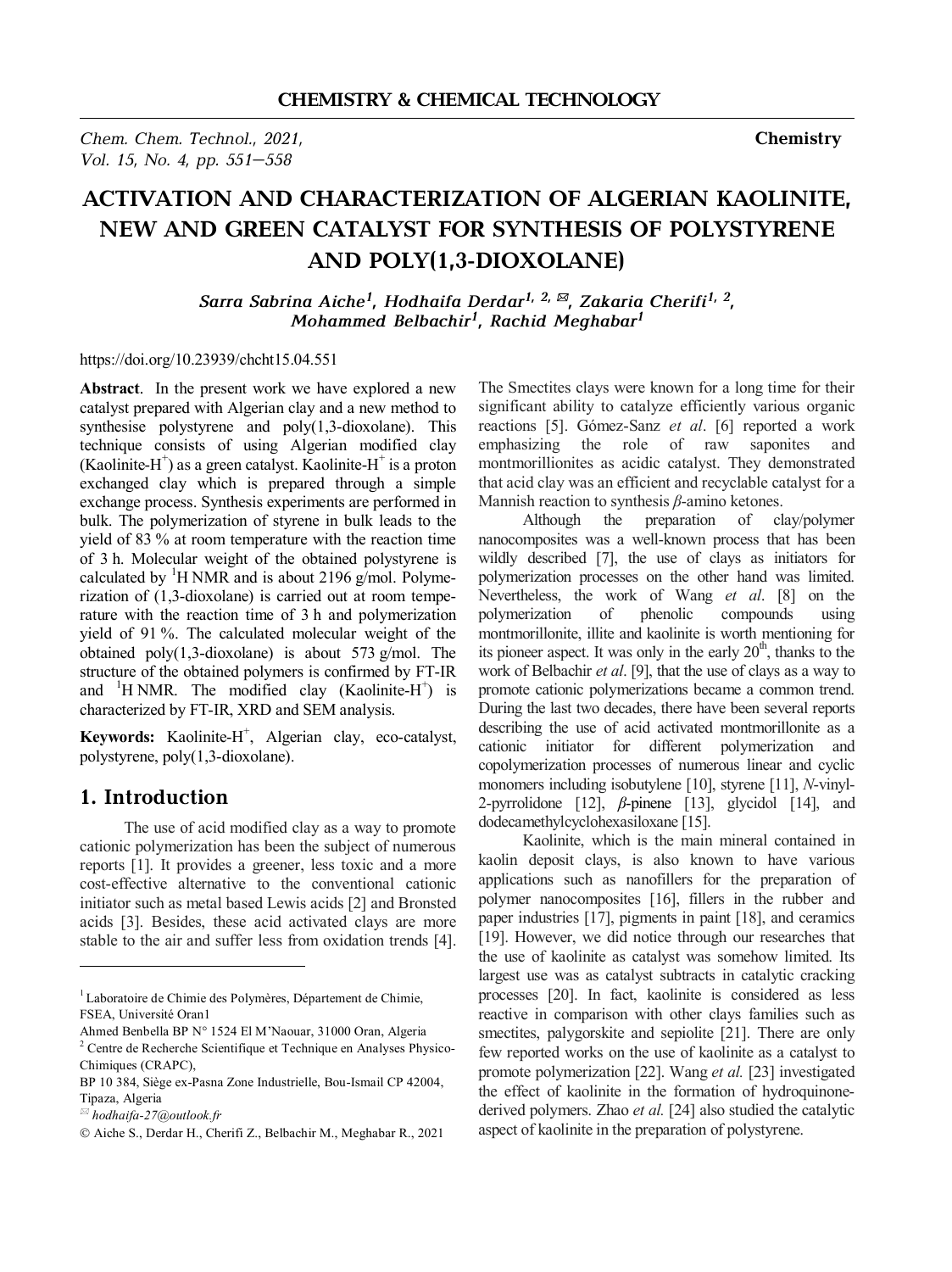Generally, almost all the catalysts used for the preparation of polymers present great environmental problems, as they are corrosive. The main drawbacks of the application of zinc and silver compounds as well as Lewis acids are the difficulty to handle and complicated separation. Moreover, zinc or silver compounds require environmental reconditioning [25]. In this work, we have described the preparation of new acid activated kaolinite clay as a potential cationic initiator for the polymerization of both linear and cyclic monomers. The catalytic activity of this clay was investigated through the synthesis of two different polymers: polystyrene and poly(1,3-dioxolane). The polymerizations were carried out under mild conditions with respect to the green chemistry principles.

By examining the literature, we found that the studies of the catalytic properties of Algerian kaolinite for polymerization of styrene and 1,3-dioxolane are practically nonexistent. The main purpose of this work is to study the properties of the modified kaolinite as a new and non-toxic catalyst for cationic polymerization of both linear and cyclic monomers. Kaolinite is preferred for its many advantages such as very low purchase price compared to other catalysts and easy removal of the reaction mixture, regenerated by heating to the temperature above 393 K. FT-IR, XRD and SEM analysis confirm the acid activation of kaolinite. <sup>1</sup>H NMR and FT-IR analysis show that the polymerization of styrene and 1,3-dioxolane is successfully with Kaolinite-H<sup>+</sup>.

#### **2. Experimental**

#### **2.1. Materials**

Styrene (98 %), 1,3-dioxolane (97 %), methanol (CH<sub>3</sub>OH, 99.9%) and dichloromethane (CH<sub>2</sub>Cl<sub>2</sub>, 99.8%) were supplied by Sigma Aldrich and used as received. Kaolinite (Algerian clay) was supplied in the raw state, Tounane (Algeria).

#### **2.2. Purification of Kaolinite**

The purification proceeds by washing the raw kaolinite with distilled water. The kaolinite is ground first and then sieved  $(\delta < 0.08$  mm). 30 g of kaolinite are dispersed in 1 liter of distilled water (2 wt %) and kept under magnetic stirring for 24 h at room temperature.

After stopping the stirring the suspension is decanted for a few minutes and filtered. This preliminary treatment allows the removal of water-soluble materials such as salts. The clay thus recovered is dried at 393 K, then ground in a mortar, sieved  $(\delta \le 0.08$  mm) and stored in a desiccator under vacuum.

# **2.3. Preparation of Kaolinite-H<sup>+</sup>**

Kaolinite- $H^+$  is activated with a chloridric acid solution (HCl) to give a kaolinite exchanged with protons, called Kaol-H<sup>+</sup>. In an Erlenmeyer flask, crushed raw kaolinite (30 g) is dispersed in a volume of distilled water (500 ml). The mixture is stirred for 20 min at room temperature. Then, a solution of chloridric acid (0.5M) is added. The solution thus obtained is maintained for 120 min under stirring. The mineral is filtered off and washed several times with distilled water up to pH 7. After filtration, Kaol-H<sup>+</sup> is dried in an oven for  $2$  h, at 378 K and is then crushed; the same experimental protocol is performed with 6M and 12M HCl. The composition of kaolinite is given in Table 1 and the results show that the amount of  $Fe<sub>2</sub>O<sub>3</sub>$  is very important in the KT which gives it the red color except in the Kaolinite of Portugal. The amount of  $SiO<sub>2</sub>$  is almost the same in all kaolinites. The amount of  $Al_2O_3$  is almost the half. We also noted that there are traces of MgO and  $K_2O$  in all kaolinites except in the Kaolinite of Portugal. Its structure is established by FT-IR, XRD and SEM analysis.

#### **2.4. Polymerization Procedure**

The reactions of polymerization of styrene and 1,3-dioxolane (Schemes 1 and 2) are carried out, in bulk using Kaol-H<sup>+</sup> as a catalyst. In a flask containing 2 g of styrene, we added  $5 \text{ wt } \%$  of Kaol-H<sup>+</sup>, which is previously dried for 30 min in the oven at 378 K. The mixture is kept under stirring for 2 h at room temperature (298 K), the reaction mixture is dissolved in  $CH_2Cl_2$ , filtered, precipitated in cold methanol and dried in vacuum over night. The obtained polymer is a solid product. Then, the same experimental protocol is performed with  $5 \text{ wt } \%$  of Kaol-H<sup>+</sup>, but this time to polymerize 1,3-dioxolane.

*Table 1* 

| Elements                                | Fe <sub>2</sub> O <sub>3</sub> | SiO <sub>2</sub> | $Al_2O_3$ | MgO  | K <sub>2</sub> O | LOI   |
|-----------------------------------------|--------------------------------|------------------|-----------|------|------------------|-------|
| Algerian Kaolinite                      | 12.96                          | 45.87            | 16.59     | 0.59 | 1.83             | 22.16 |
| Kaolin of Tamazert<br>[26]              | 0.98                           | 57.7             | 37.98     | 0.33 | 1.07             | 1.94  |
| [27]<br>Tunisian Kaolinite              | 1.63                           | 58.49            | 22.32     | 0.62 | 1.42             | 10.94 |
| $\left[ 28\right]$<br>Kaolin of India   | 0.86                           | 45.81            | 37.72     | 0.32 | 0.03             | 13.56 |
| [29]<br>Kaolin of Brazil                | 0.84                           | 45.56            | 36.63     | 0.04 | 0.10             | 16.48 |
| $\left[30\right]$<br>Kaolin of Portugal |                                | 53.11            | 46.37     |      |                  | 0.52  |

**Comparison of elementary compositions of kaolinite**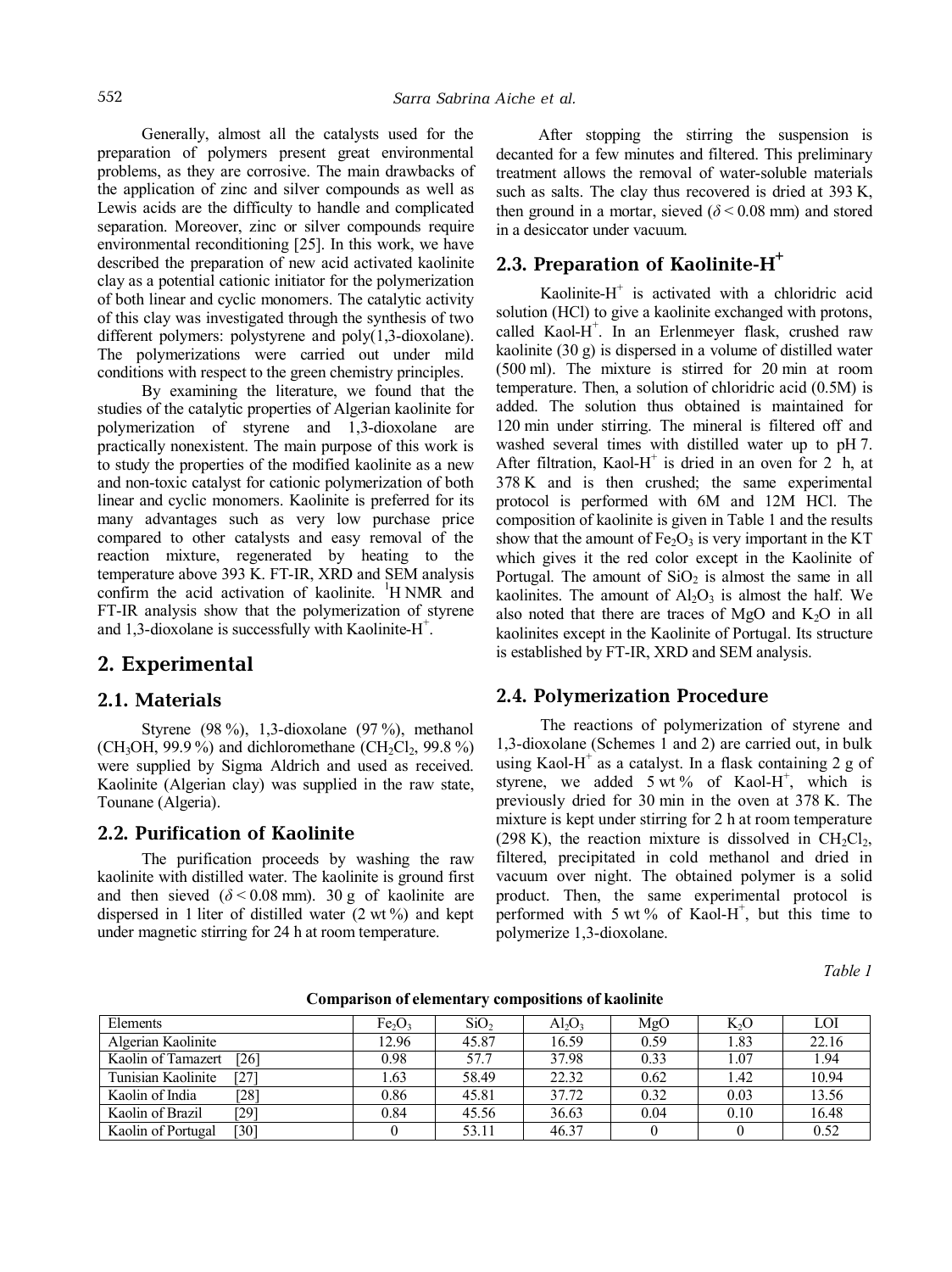

**Scheme 1.** Polymerization of styrene catalyzed by Kaol-H<sup>+</sup>



**Scheme 2.** Polymerization of 1,3-dioxolane catalyzed by Kaol-H<sup>+</sup>

Regarding the kinetic study, the same procedure described above was repeated by changing the percentage of the catalyst and the time of the reaction, in order to find the optimal reaction conditions.

#### **2.5. Characterization**

The X-Ray powder diffraction profiles for pressed powder samples were recorded on a D8 Discover Bruker diffractometer using Cu-K $\alpha$  radiation ( $\lambda$  = 1.5418 Å). The surface morphology of the modified clay was observed by FEG-SEM on a JEOL 7001F electron microscopy. FTIR absorption spectra were recorded on an Alpha Bruker FTIR spectrometer. NMR is a very powerful analytical method for the elucidation of chemical structures. <sup>1</sup>H NMR spectra are recorded on a Bruker-Avance 300MHZ apparatus in Deuterated Chloroform.

### **3. Results and Discussion**

#### **3.1. Characterization of Kaolinite-H<sup>+</sup>**

Fig. 1 shows the FT-IR spectrum of raw kaolinite and kaolinite washed with distilled water and dried at 393 K. We noted a change in two spectrums at the bands of 3397 and 3697 cm<sup>-1</sup>, which correspond to the OH bands vibration. These bands disappear during the drying of kaolinite at 393 K indicating the disappearance of the OH molecules.

The bands at 3397 and  $3697 \text{ cm}^{-1}$  correspond to the frequency of O-H stretching vibrations and the peak at  $3697 \text{ cm}^{-1}$  is attributed to the elongation of the inner surface hydroxyl groups. The band located at  $3622 \text{ cm}^{-1}$ corresponds to the elongation of the internal hydroxyl group of kaolinite. The lower frequency bands, appearing around 1400 cm -1 , correspond to the Si-O-Si elongation vibrations, the band that appears at  $911 \text{ cm}^{-1}$  corresponds to the vibrations of the Al<sub>2</sub>-OH, and the band located at 795  $cm<sup>-1</sup>$  can be attributed to the asymmetric and symmetric elongation vibration of the Si-O-Si group. All these expected absorption bands confirm that the structure of the compound is in a good agreement with vibration values obtained from the literature [31].

The X-ray diffractograms of raw Kaolinite and Kaolinite- $H^+$  are shown in Fig. 2. The Figure shows a slight change in the interlayer distance according to Table 2 after the quartz extraction. We also note that in the diffractogram (A) the intensity of the quartz is 3232 counts while in the diffractogramme (B) the intensity went down to 637counts.

The SEM images of raw-Kaol and modified Kaolinite (Kaol-H<sup>+</sup>) are shown in Fig. 3. These images are very similar to those obtained by M. Hernandez [32]. The SEM images showed that the morphology of kaolinite was retained after modification by the HCl acid. The particle sizes of all samples are about  $1-10 \mu m$ . These particles exhibited bulky flakes and aggregated disorderly form confirming the layered structure of clay, indeed the modified clays are expected to have a similar morphology.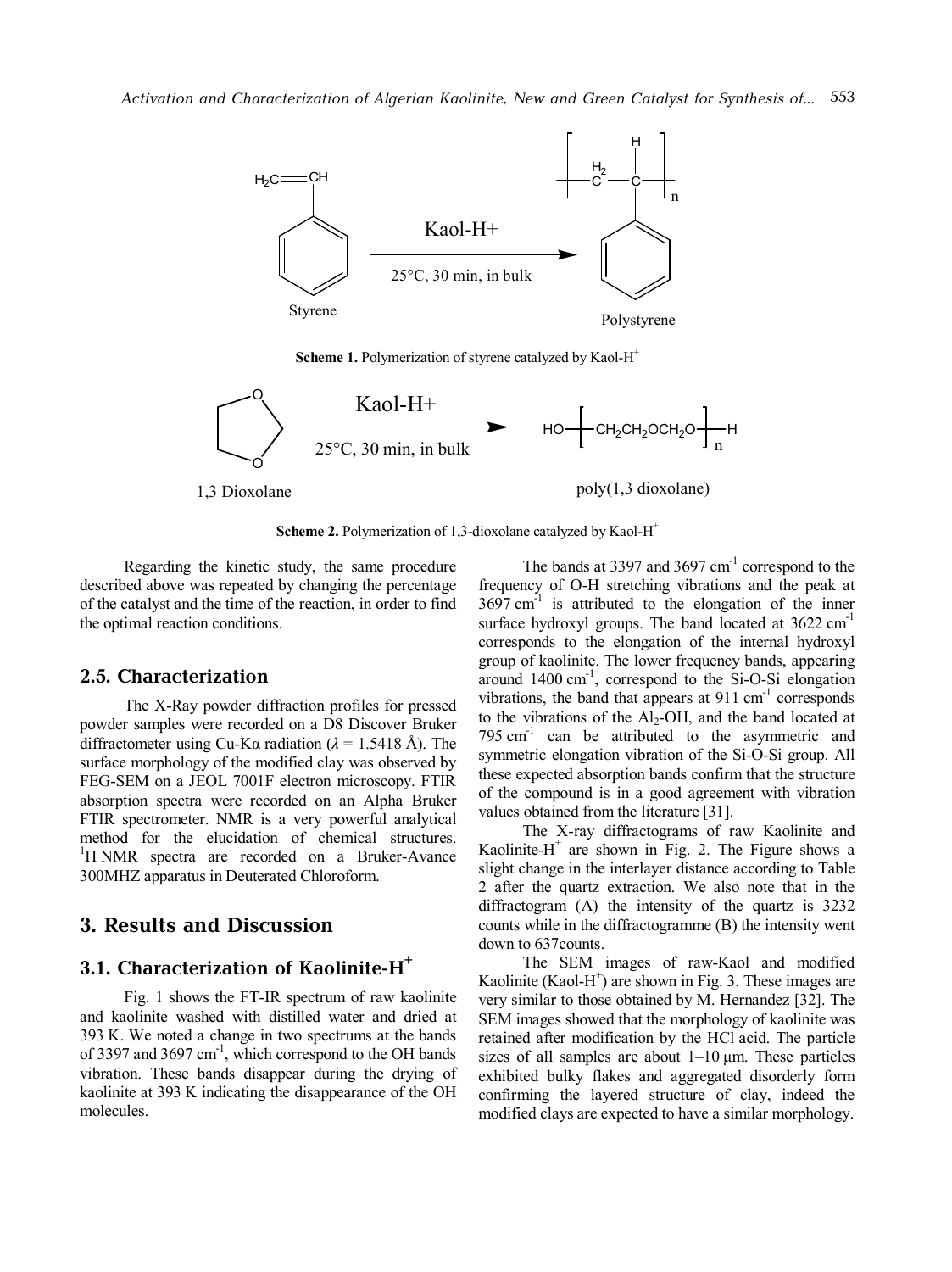

Fig. 1. FT-IR spectra of raw-Kaol  $(A)$  and Kaol-H<sup>+</sup> $(B)$ 



Fig. 2. X-ray diffractograms of raw-Kaol (B) and Kaol-H<sup>+</sup> 0.25M (A)



**Fig. 3.** SEM images of raw-Kaol and Kaol-H<sup>+</sup>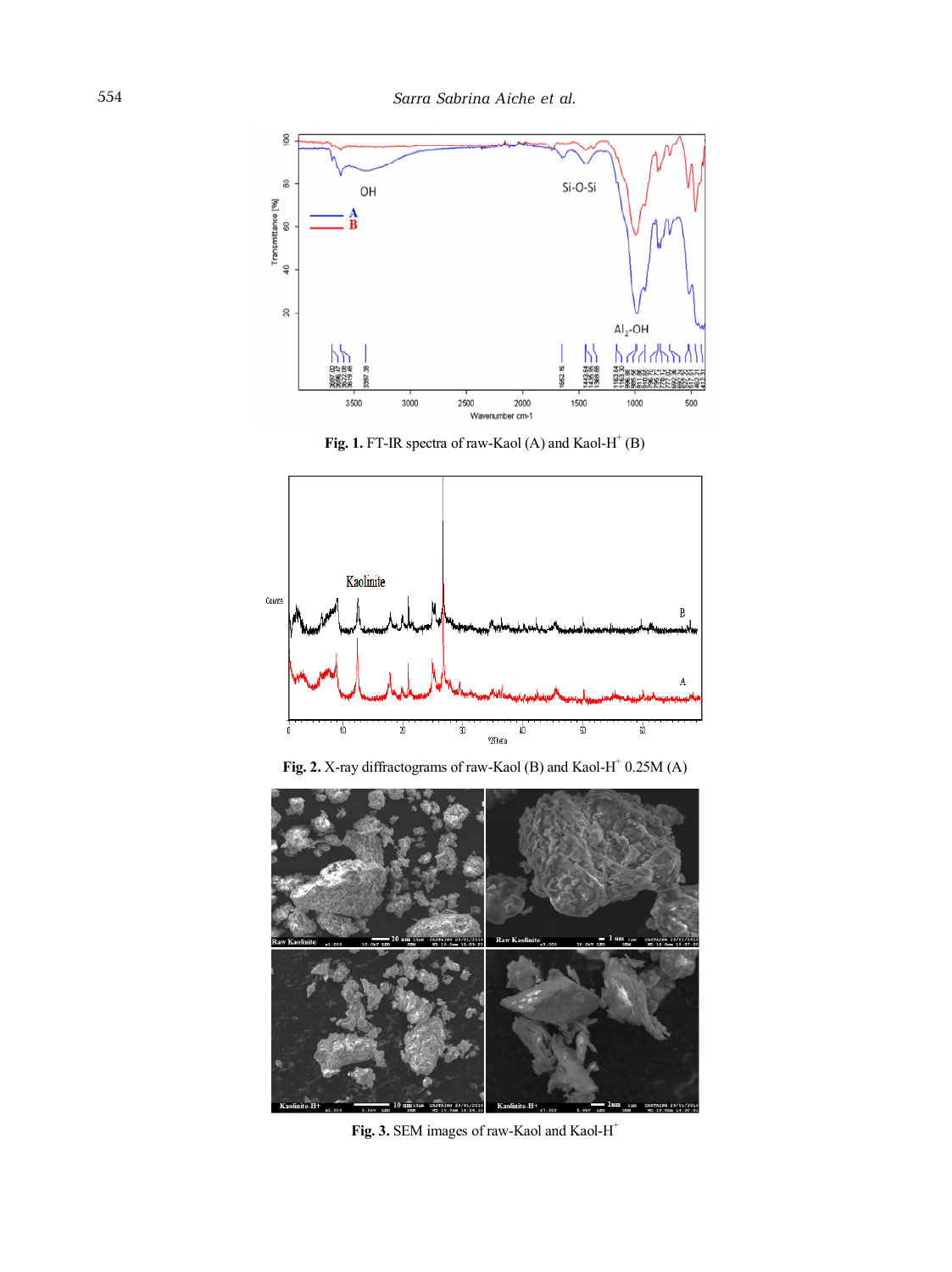*Table 2* 

| Change in interlayer distances before |
|---------------------------------------|
| and after acid activation             |

| Halloysite 10 Å | 9 98 | 00 <sup>o</sup> |
|-----------------|------|-----------------|
| Halloysite 7 Å  |      | 4.48            |
| Kaolinite       | 7.13 |                 |
| Ouartz          |      |                 |

# **3.2. Characterization of the Obtained Polymers (Polystyrene and Poly(1,3- Dioxolane))**

## **3.2.1. Fourier Transform Infrared Spectroscopy (FT-IR)**

FT-IR spectra of polystyrene and poly(1,3 dioxolane) are shown in Figs. 4 and 5, respectively. The

FT-IR spectrum of polystyrene (Fig. 4) shows the following characteristic bands: the bands at  $2848$  and  $2919 \text{ cm}^3$ correspond to the aliphatic C–H vibration frequencies and the band at  $3024 \text{ cm}^{-1}$  corresponds to the aromatics C-H elongation vibrations. The peaks at  $690$  and  $760 \text{ cm}^{-1}$ correspond to the deformation of a substituted aromatic ring and the disappearance of the  $1630 \text{ cm}^{-1}$  band corresponding to the frequency of elongation vibrations of the vinyl double bond of styrene, shows that the polymerization of styrene with  $Kaol-H^+$  has succeeded; the same result is obtained by N.Bensaada *et al.* [33].

FT-IR spectrum of poly(1,3-dioxolane) shown in Fig. 5 is characterized by different vibration bands; the bands between  $2881$  and  $2956$  cm<sup>-1</sup> correspond to the vibrations of C-H of methyl group. The band at  $1450 \text{ cm}^{-1}$ is assigned to the vibrations of  $\overline{C}-\overline{C}$ . The bands at 1018 and  $1300 \text{ cm}^{-1}$  are attributed to C-O groups of ether functions. Similar results were obtained by M. Belbachir *et al.* [34].



**Fig. 4.** FT-IR spectrum of the obtained polystyrene



**Fig. 5.** FT-IR spectrum of the obtained poly(1,3-dioxolane)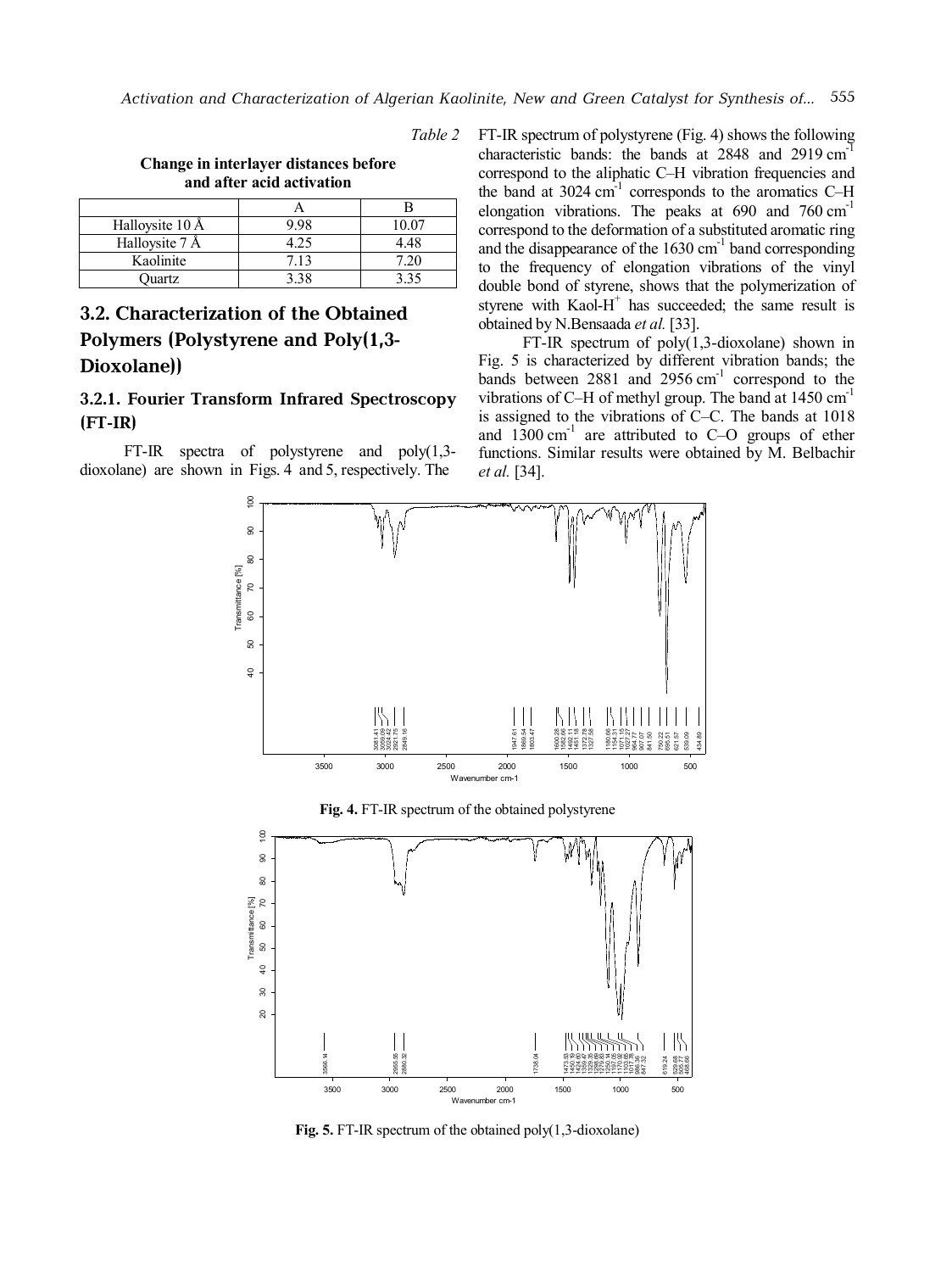#### **3.2.2. Nuclear Magnetic Resonance of Proton (<sup>1</sup>H-NMR)**

NMR spectrum of the obtained polystyrene is shown in Fig.  $6.$  <sup>1</sup>H NMR spectrum of polymer was recorded in CDCl<sub>3</sub> using a Bruker 300 MHz apparatus at 298 K and gives the following information:

The <sup>1</sup>H NMR spectrum confirms the structure of the polymer obtained in this study. The signals between 6.6 and 7.3 ppm are attributed to the aromatic protons. The peaks at 5 and 6 ppm are the characteristic resonance of the protons resulted by the terminal double bond (–C=CH) of the main chain as large signal in the range of 1.5–2 ppm and the terminal methyl groups at 1.2 ppm. The  ${}^{1}$ H NMR spectrum of the obtained polystyrene is similar to that of polystyrene obtained with Maghnite- $H^+$ 

[35], which clearly shows that the synthesis of polystyrene is successful with Kaol- $H^+$ .

<sup>1</sup>H NMR spectra of poly(1,3-dioxolane) is shown in Fig. 7. The polymerization is carried out in bulk at 298 K for 30 min, the peak "b" at 4.7 ppm and the peak "a" at 3.71 ppm correspond to protons in methyl group (C–H). The peak at 2 ppm is a characteristic resonance of the proton resulted by the terminal hydroxyl group (OH).

The molecular weight of the obtained polymers determined by  ${}^{1}H$  NMR spectrum is reported in Table 3.

*Table 3* 

**Molecular weight of the obtained polymers** 

| Product                      | Molecular weight, $g \mod$ <sup>1</sup> |
|------------------------------|-----------------------------------------|
| Polystyrene                  | 2196                                    |
| $Poly(1,3\text{-divsolane})$ | 573                                     |



**Fig. 6.** <sup>1</sup>H NMR spectrum of the obtained polystyrene



**Fig. 7.** <sup>1</sup>H NMR spectrum of the obtained poly(1,3-dioxolane)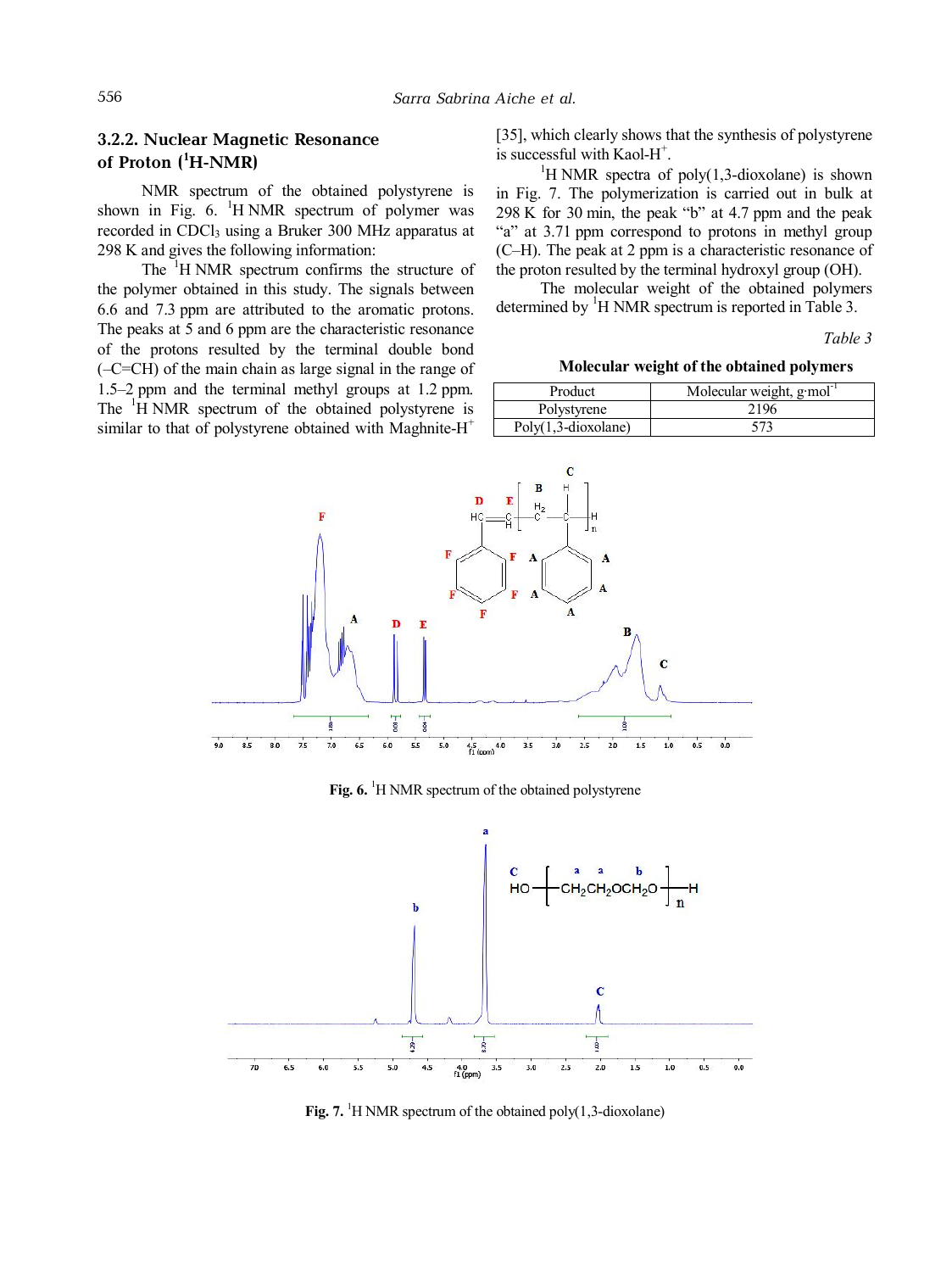# **3.3. Determination of Optimal Reaction Conditions**

The objective of this part is to study the kinetic of the polymerization of styrene and 1,3-dioxolane with Kaol $-H^+$ , which consists in varying separately different parameters including the quantity of the catalyst and the reaction time, in order to know their influence on the yield of the obtained polymers and to find the optimum conditions of the reaction. The % yield of the obtained polymers is calculated by a simple weighing according to the following equation: yield (%) =  $(M_0/M_1)$ ⋅100, where  $M_0$  is a weight of the obtained polymer;  $M_1$  is a weight of the initial monomer.

# **3.3.1. Effect of Kaol-H<sup>+</sup> amount on the yields of polystyrene and poly(1,3-dioxolane)**

Fig. 8 shows the effect of the catalyst amount on the yield of the obtained polymers. The polymerization reactions were carried out at 298 K for 30 min using various amounts of Kaol-H<sup>+</sup> (2, 5, 7, 10, and 15 wt %), the reactions were carried out in bulk. Fig. 8 shows that the yield of polymers increased with the amount of Kaol-H<sup>+</sup>. The yield increases according to the quantity of Kaol- $H^+$ up to the optimal point, which corresponds to  $15 \text{ wt } \%$ . This behavior is explained by the increase of active sites available in Kaol- $\hat{H}^+$  responsible for the initiation and acceleration of the reaction until the saturation of these sites. After the reaction the solid catalyst is totally regenerated by simple filtration; similar results were obtained by Belbachir and coworkers using Maghnite-H<sup>+</sup> as a catalyst [36].



Fig. 8. Effect of the Kaol-H<sup>+</sup> amount on the yield of the obtained polymers

### **3.3.2. Effect of time on the yield of the obtained polymers**

Fig. 9 shows the yield of the polymers *versus* synthesis time for polystyrene and poly(1,3-dioxolane) using Kaol- $H^+$  as the catalyst. As the Figure shows, at the end of 3 h, reaction takes place quickly, reaching the best yields  $(83\%$  for polystyrene and 91% for poly $(1,3)$ dioxolane)) in the presence of 10 wt %wt of Kaol-H<sup>+</sup> at 298 K. After this time, the reaction slows down gradually, and the yield becomes almost constant. This behavior is explained by the nature of the reaction conducted in bulk.



**Fig. 9.** Effect of the reaction time on the yield of the obtained polymers

#### **4. Conclusions**

In the present work, we have developed a new and green catalyst to polymerize vinylic and cyclic monomers. These materials were prepared using an Algerian clay  $(Kaolinite-H<sup>+</sup>)$ , that could be used as green and ecocatalyst. The synthesis of polystyrene and  $poly(1,3$ dioxolane) over the Algerian Kaolinite provides excellent results in bulk, at room temperature and in one step. The influencing factors on the synthesis reaction were studied, and the optimal reaction conditions were obtained and the yield achieved its maximum 83 % for polystyrene and 91 % for poly(1,3-dioxolane) with 15 wt % of Kaolinite-H + at room temperature for 3 h, according to increase in acidic active centers. The resulting products were perfectly characterized by  $FT-IR$  and  $^1H$  NMR. Kaolinite- $H^+$  is an efficient catalyst, cheap and environmentally friendly. Its use in the polymerization of vinylic and cyclic monomers leads to good results.

#### **References**

[1] Vilela C., Sousa A., Fonseca A. *et al*.: Polym. Chem., 2014, **9**. https://doi.org/10.1039/c3py01213a [2] Huang X., Brittain W.: Macromolecules, 2001, **34**, 3255. https://doi.org/10.1021/ma001670s [3] Derdar H., Belbachir M., Hennaoui F. *et al*.: Polym. Sci. B, 2018, **60**, 555 https://doi.org/10.1134/S1560090418050056 [4] Derdar H., Belbachir M., Harrane A.: Bull. Chem. React. Eng. Catal., 2019, **14**, 69. https://doi.org/10.9767/bcrec.14.1.2692.69-78 [5] Haoue S., Derdar H., Belbachir M. *et al*.: Bull. Chem. React. Eng. Catal, 2020, **15**, 221. https://doi.org/10.9767/bcrec.15.1.6297.221-230